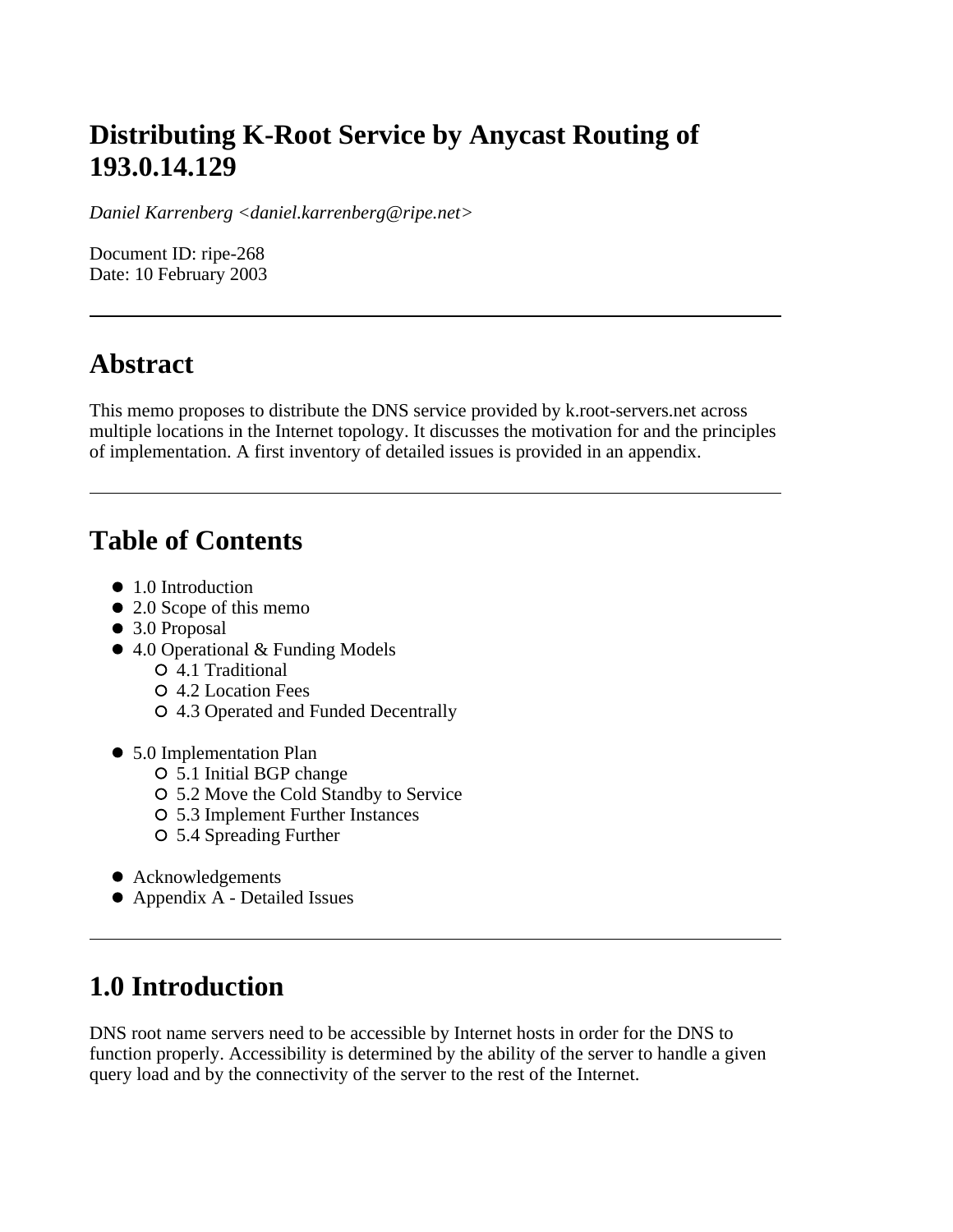The RIPE NCC operates k.root-servers.net (K-root) in the RIPE region in order to help safeguard the quality of the DNS in the Internet and in the RIPE region in particular. The RIPE NCC obtains guidance from RIPE.

For K-root, the connectivity issue has been addressed by placing it at the LINX, a topologically very well connected point. The server load issue has been addressed by deploying successive generations of hardware with increased processing power and by distributing the load locally among a number of machines at different LINX sites. A cold spare system has been available in Amsterdam at all times to provide continuity in case of catastrophic failures at the primary server location. Over the years this set-up has provided very reliable service.

However, issues about differences in connectivity to the service across the RIPE region have been raised repeatedly. A more distributed provision of the service is generally seen as positive because of:

- lower network delays due to shorter paths between clients and servers,
- less dependence on connectivity to a single location,
- better load and DDoS attack resilience because of distributed servers,
- $\bullet$  more overall redundancy.

For these reasons numerous organisations have offered to host additional servers operated by the RIPE NCC. So far this has not been considered because the number of unique IP addresses at which the service can be provided is exhausted by currently assigned servers.

# **2. Scope of this Memo**

This memo proposes to deploy multiple servers providing k.root-servers.net name service across the RIPE region, each using the same IP address. This is commonly called 'anycasting'. A detailed description of one implementation can be found in RFC3258. The intention of this memo is to establish the principles of this, inventarise the major issues and request comments from the RIPE community and other interested parties. An initial inventory of detailed issues is provided as an appendix.

# **3. Proposal**

Simply put, the RIPE NCC will provide K-root name service at multiple locations dispersed over the Internet topology but at the same IP address. No DNS client/resolver changes are necessary. The service will appear exactly the same for the users. Normal Internet routing will distribute the traffic among the different instances of K-root.

This will be implemented by installing multiple copies of the current server sets at different points and announcing the current prefix 193.0.14/24 from these points.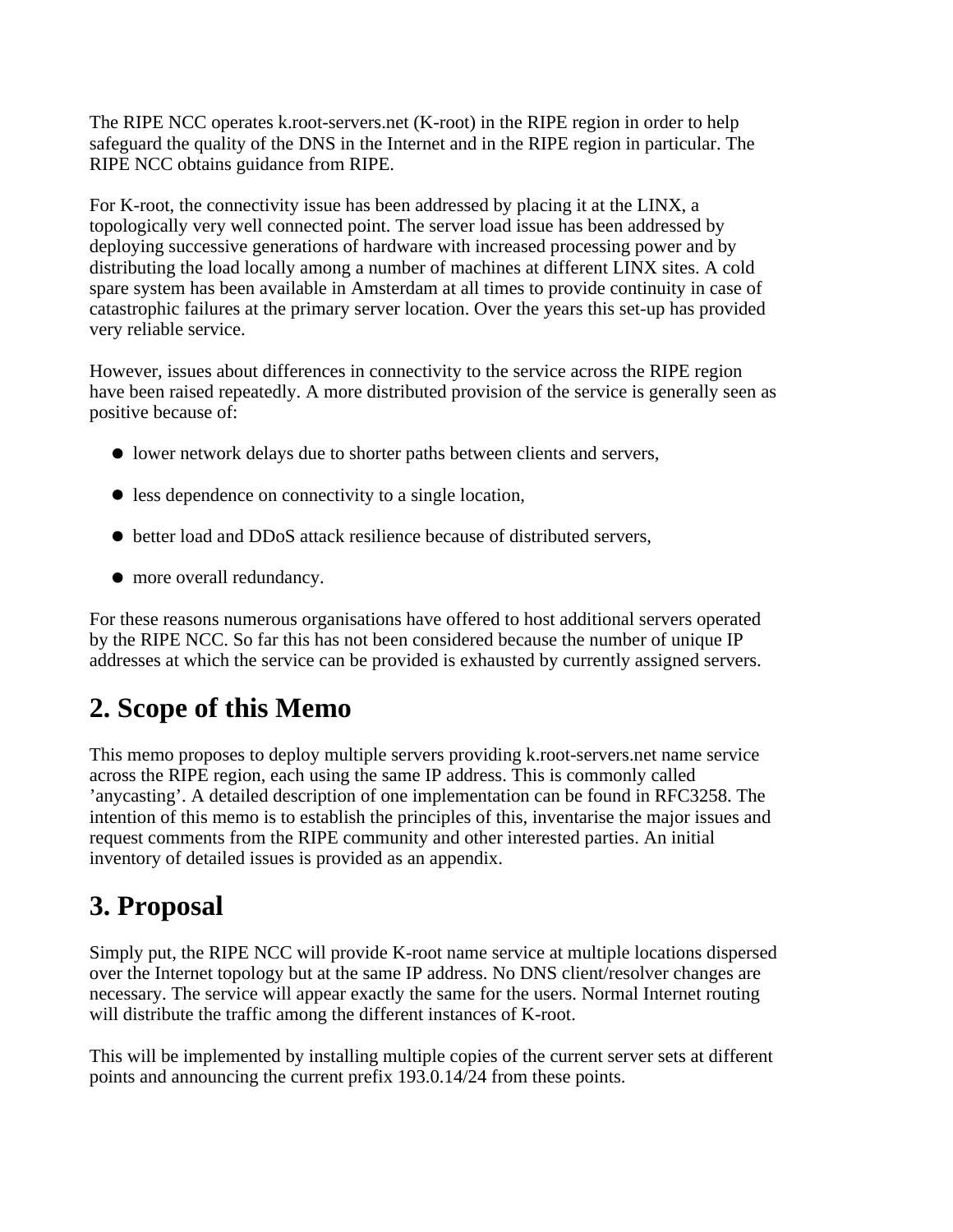The main challenge with this set-up is to ensure consistency:

#### **operation**

All servers will be operated in a consistent way by the RIPE NCC. They will have appropriate out-of-band access path to ensure that the operations centre can access them.

#### **monitoring**

The availability and responses will be monitored by dedicated monitoring systems installed at multiple locations. Also the BGP propagation of the prefix 193.0.14/24 will be monitored constantly by the existing remote route collectors. [http://www.ripe.net/ris/] Users will be able to identify the particular instance they are using by published methods using DNS queries. [draft-ietf-dnsop-serverid]

#### **correctness**

The correctness and authenticity of the root zone data will eventually be guaranteed using DNSSEC. Until this can be deployed the current method will need to be employed: ISPs will need to closely monitor where they route traffic to 193.0.14/24 and from where they accept traffic from that address. The RIPE NCC will publish and maintain a list with the locations of the k-root instances, the BGP autonomous system numbers of their immediate neighbours and any other information that can help ISPs and others to ensure that they reach an authentic instance of K-root. This list will be maintained until appropriate routing security technology is widely deployed.

The RIPE NCC and K-root itself are well suited for this mode of operation. IANA asked the RIPE NCC to operate K-root, the geographic and topological location of K-root was not specified in any way other than "somewhere in the RIPE region". The RIPE NCC was chosen because it is neutral and professional but above all directly accountable to RIPE and its membership.

The location at the LINX was subsequently chosen based on evaluation of the Internet topology in the region and a recommendation by the RIPE DNS working group. Distributing K- root over a number of places is a natural continuation of this policy.

In addition to operating K-root at a remote location the RIPE NCC has considerable experience in operating distributed services. The Test Traffic Measurements Service operates more than 80 machines all over the world to collect performance measurements. Some of these can be used to monitor the DNS service of K-root as well. The Routing Information Service operates 9 remote route collectors at exchange points all over the world to collect BGP routing information. These route collectors will be used to monitor the routing of 193.0.14/24.

At any point in time there is a trade-off between the added benefit of adding more servers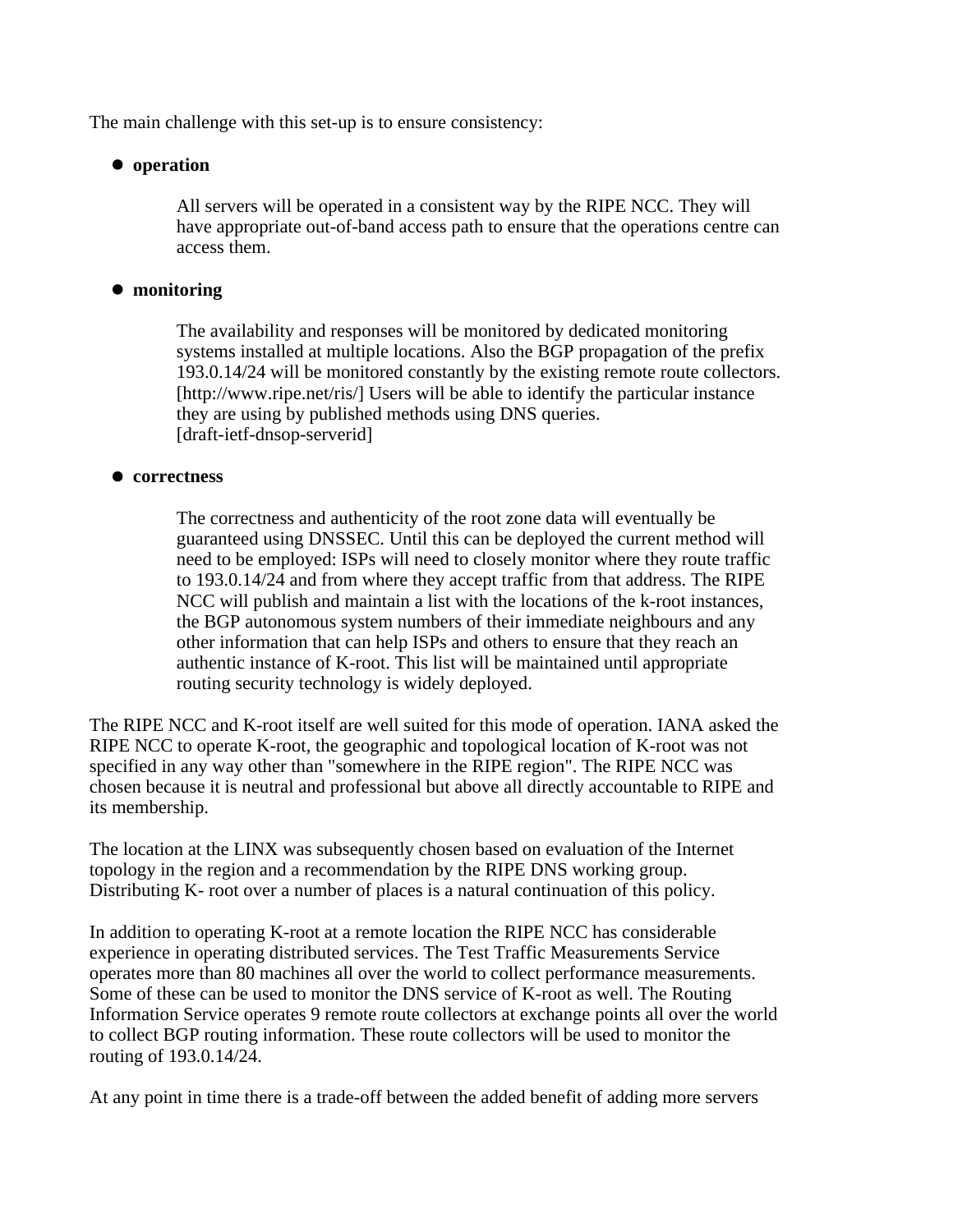and the difficulty of operating them consistently. The optimal number of servers depends on a large number of constantly changing factors. It needs to be evaluated continuously as things progress.

# **4. Operational & Funding Models**

For the purpose of stability and for gaining experience, all instances of K-root will be operated by the RIPE NCC. This ensures smooth transitions, consistency and correctness of root zone data.

After the initial deployment, there are a number of possible operational and funding models.

### **4.1. Traditional**

Traditionally K-root operations have been part of general RIPE NCC activities and thus have been collectively funded by the RIPE NCC membership. This is an appropriate funding model as all members benefit from stable root name service. It is also easy to administer. Difficulties may arise when the number of locations is such that the operational costs increase very significantly. Another important drawback of this model is that the number of additional sites will be limited by available funds and the sites will have to be determined by a selection procedure based on criteria including:

- $\bullet$  position in Internet topology,
- position relative to existing K-root instances,
- local operations support,
- operational requirements [rfc2870],
- commitment to fund operations at a later stage.

### **4.2. Location Fees**

The drawbacks of the traditional model can be largely overcome by charging the organisations hosting K-root instances a fee that covers the operational costs. This obviously scales better and requires less of a beauty contest, because the funds available will more closely match the operational costs. It is quite possible that the initial demand will be higher than the operational capabilities of the RIPE NCC.

Also it should be observed that in funding and some other aspects this is exactly the opposite of the traditional model: In the traditional model the RIPE NCC pays facilities management fees to the hosts whereas in this model the hosts pay.

Transition should be planned carefully.

### **4.3. Operated and Funded Decentrally**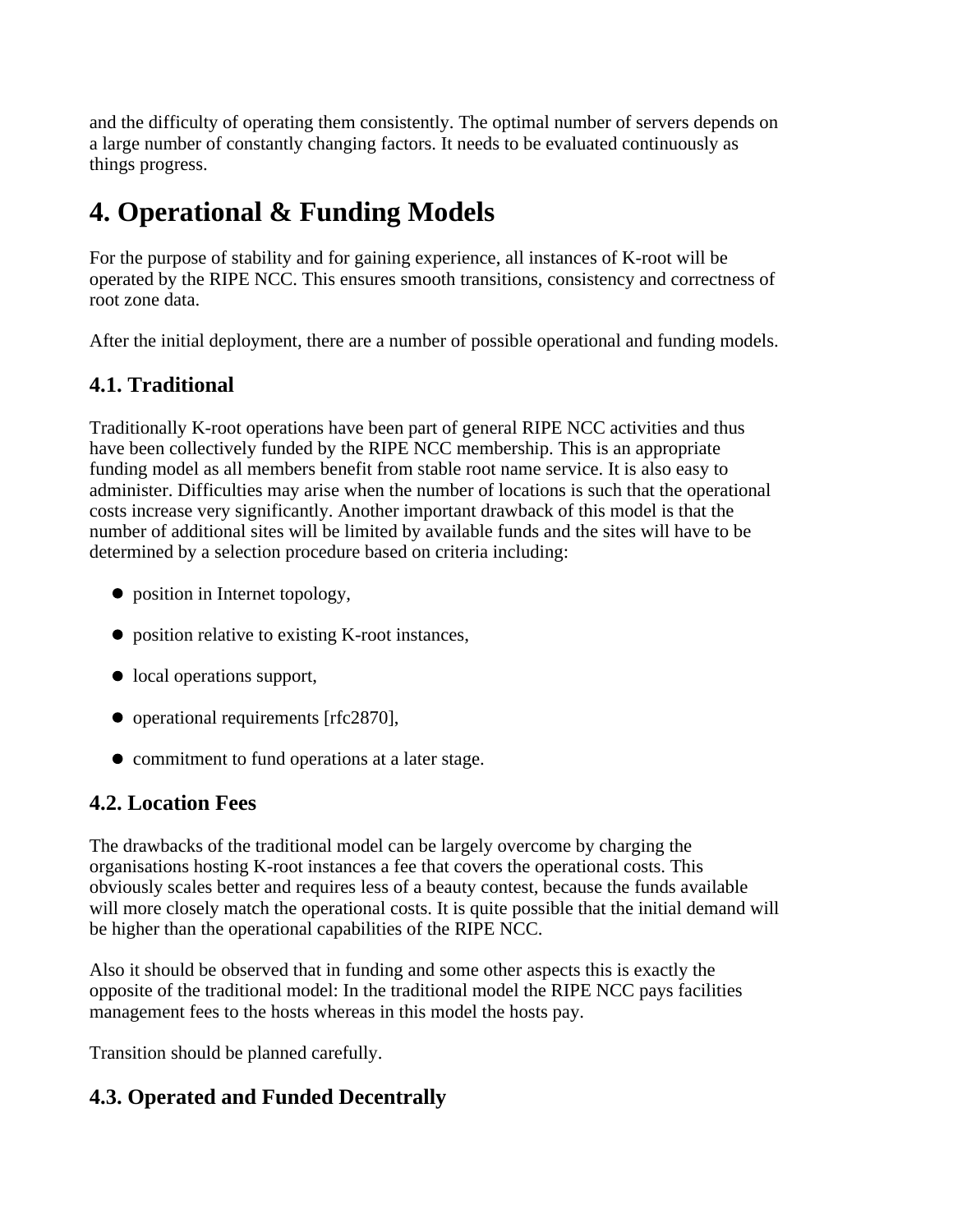In this model anyone who wishes would be able to operate a K-root instance. This model has such serious problems with guaranteeing stability and consistency that it cannot be implemented today or in the near future. The minimum requirement for this operational mode is a zone signing mechanism that ensures consistency and authenticity of root zone data. Implementing this also requires a changed model of service responsibility as it is obviously impossible to hold any one entity responsible for the service. While this may ultimately scale the best, it is extremely premature at this point.

We propose to continue with the traditional model for now and explore other models while gaining operational experience. The associated selection procedures will be executed by the RIPE NCC and guided by the relevant requirements RFCs and the RIPE DNS working group.

## **5. Implementation Plan**

### **5.1. Initial BGP change**

The routing announcements of the current server prefix 193.0.14/24 will change from AS5459 (LINX) to the dedicated new K-root autonomous system number AS25152.

ISPs need to be aware of this and adapt their routing filters accordingly. It is recommended that ISPs who do not already do so take precautions, safeguarding that they receive this prefix from an authentic K-root via a trusted path and that they route traffic to it via trusted paths as far as possible. At the same time an initial set of BGP and DNS service monitors will be deployed.

### **5.2. Move the Cold Standby to Service**

The current cold standby server at the RIPE NCC will be activated as a regular server. AS25152 will be announced also by the RIPE NCC at the AMS-IX. As the server is already available and configured this can be done fairly rapidly. The distribution of the load, BGP routing information and other operational data will be gathered and evaluated. ISPs will have the opportunity to test this set-up and provide feedback. In case of problems the RIPE NCC instance of K-root will be deactivated quickly, returning to the previous service level.

#### **5.3. Implement Further Instances**

While monitoring continuously a number of further instances of K-root will be deployed. Currently we expect this to be about 5 additional instances. This number is limited by operational and monitoring capacity. It is important not to deploy more instances than can safely be operated and monitored. Especially the capacity to detect and correct problems in this distributed set-up needs to be carefully monitored.

Those interested in hosting an instance of K.root-servers.net should contact the author.

### **5.4. Spreading Further**